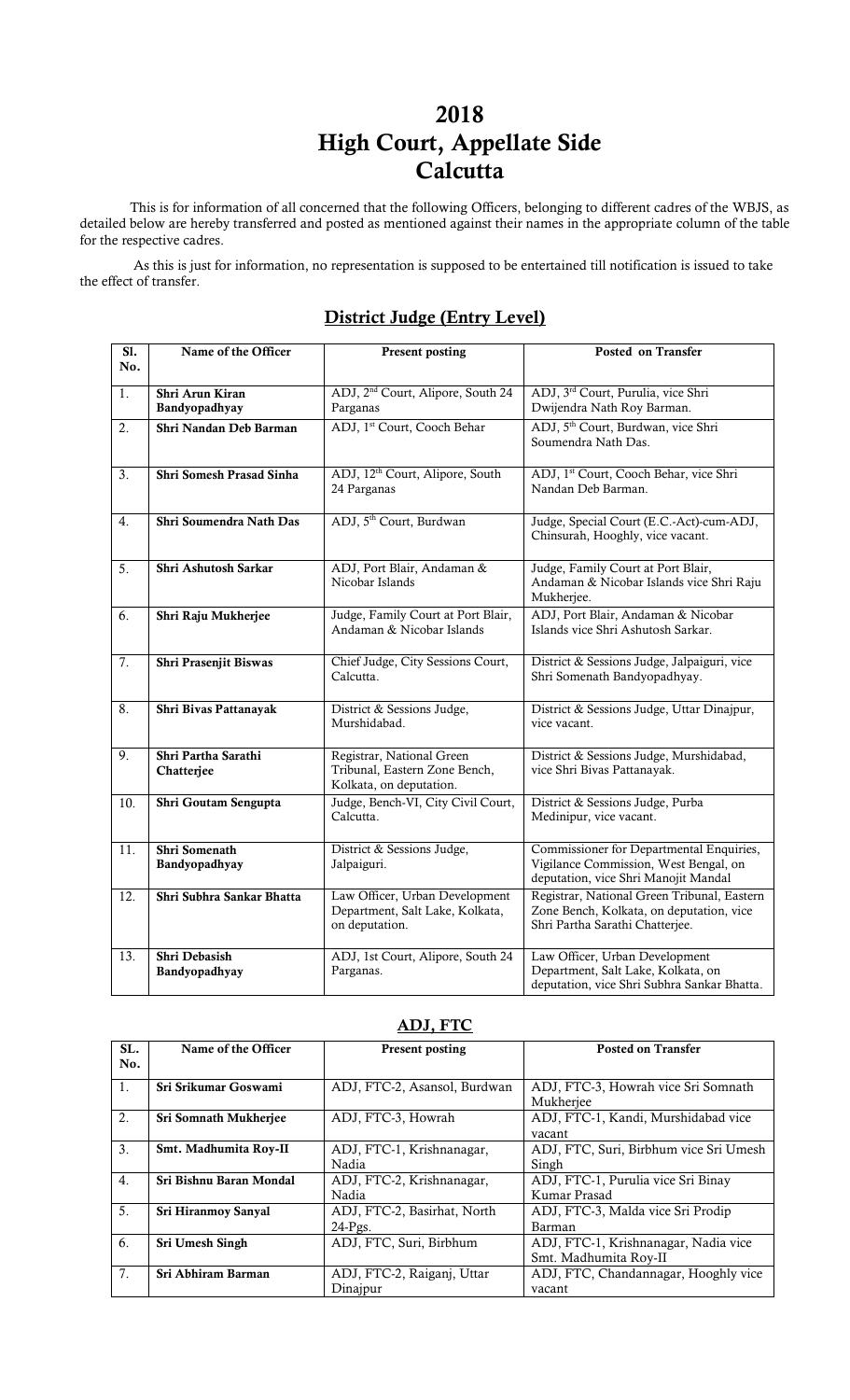| Sri Prodip Barman      | ADJ, FTC-3, Malda   | ADJ, FTC-2, Basirhat, North 24-Pgs. |
|------------------------|---------------------|-------------------------------------|
|                        |                     | Vice Sri Hiranmay Sanyal            |
| Sri Binay Kumar Prasad | ADJ. FTC-1. Purulia | ADJ, FTC-2, Raiganj, Uttar Dinajpur |
|                        |                     | vice Sri Abhiram Barman             |

### CJ(SD)/CJM/ACJM

| $\overline{SI.}$ | Name of the Officer                | <b>Present Posting</b>                                       | <b>Posted on Transfer</b>                                                                      |
|------------------|------------------------------------|--------------------------------------------------------------|------------------------------------------------------------------------------------------------|
| No.              |                                    |                                                              |                                                                                                |
| 1.               | <b>Salim Ahmed Ansari</b>          | CJM, Cooch Behar                                             | Secretary, DLSA, Alipore, South 24-<br>Parganas, on deputation vice Sri Arijit<br>Mukhopadhyay |
| 2.               | Nuruzzaman Ali                     | ACJM, 2 <sup>nd</sup> Court, Dinhata, Cooch<br>Behar         | CJ(SD), 1 <sup>st</sup> Court, Paschim Medinipur, vice<br>Smt. Chandraprova Chakraborty        |
| 3.               | Sri Saibal Datta                   | CJ(SD), Dinhata, Cooch Behar                                 | ACJM, Tehatta, Nadia vice Sri Bikash Lama                                                      |
| 4.               | Sri Pradip Kumar Adhikary          | ACJM, Mekhliganj, Cooch Behar                                | Sr. Municipal Magistrate, Kolkata, vice<br>Karim-Ur-Reza                                       |
| 5.               | Hidayatullah Bhutia                | CJM, Balurghat, Dakshin<br>Dinajpur                          | CJ(SD), 6 <sup>th</sup> Court, Alipore, South 24-<br>Parganas vice Smt. Susmita Chowdhury      |
| 6.               | Sri Biswanath Pramanik             | ACJM, Buniadpur, Dakshin<br>Dinajpur                         | ACJM, Suri, Birbhum vice Smt. Rina<br>Talukdar                                                 |
| 7.               | Smt. Ratna Roy                     | CJ(SD), Serampore, Hooghly                                   | ACJM, Buniadpur, Dakshin Dinajpur vice<br>Sri Biswanath Pramanik                               |
| 8.               | Sri Joy Shankar Roy                | ACJM, Chandannagar, Hooghly                                  | CJ(SD), 2 <sup>nd</sup> Court, Tamluk, Purba Medinipur<br>vice Smt. Asmita Samajdar            |
| 9.               | Sri Parag Neogi                    | CJM, Jalpaiguri                                              | CJ(SD), 2 <sup>nd</sup> Court, Rampurhat, Birbhum vice<br>Smt. Anindita Ganguly                |
| 10.              | Sri Soumitra Kumar<br>Ganguly      | CJ(SD), Jalpaiguri, Sadar                                    | CJ(SD), 5 <sup>th</sup> Court, Alipore, South 24-<br>Parganas vice Sri Ananta Kumar Bardhan    |
| 11.              | Karim-Ur-Reza                      | Sr. Municipal Magistrate, Kolkata                            | Secretary, DLSA, Raiganj, Uttar Dinajpur,<br>on deputation vice Sri Asish Gupta                |
| 12.              | Sri Arup Roy                       | CJM, Krishnanagar, Nadia                                     | CJ(SD), Islampur, Uttar Dinajpur vice Smt.<br>Glady Bomjan                                     |
| 13.              | Smt. Mahua Roy Basu                | CJ(SD), 1 <sup>st</sup> Court, Krishnanagar,<br>Nadia        | ACJM, Islampur, Uttar Dinajpur vice Sri<br>Krishna Murari Prasad Gupta                         |
| 14.              | Abu Helal Manjurur<br>Rahaman      | CJ(SD), Ranaghat, Nadia                                      | Registrar, D.J.'s Court, South 24-Parganas<br>vice Sri Sumit Adhikary                          |
| 15.              | Sri Mayukh Mukherjee               | ACJM, Barrackpore, N. 24-Pgs.                                | ACJM, Khatra, Bankura vice Sri Basant<br>Sharma                                                |
| 16.              | Sri Arindam<br>Chattopadhyay       | ACJM, Basirhat, North 24-<br>Parganas                        | Secretary, DLSA, Cooch Behar, on<br>deputation vice Sri Edwin Lepcha                           |
| 17.              | Smt. Asmita Samajder               | CJ(SD), 2 <sup>nd</sup> Court, Tamluk, Purba<br>Medinipur    | Secretary, DLSA, Jalpaiguri, on deputation,<br>vice Smt. Nilanjana De                          |
| 18.              | Sri Sutirha Banerjee               | CJ(SD), 1 <sup>st</sup> Court, Tamluk, Purba<br>Medinipur    | CJM, Jalpaiguri vice Sri Parag Neogi                                                           |
| 19.              | Smt. Sangita Mukherjee             | CJ(SD), 2 <sup>nd</sup> Court, Contai, Purba<br>Medinipur    | ACJM-cum-CJ(SD), Raghunathpur, Purulia<br>vice Smt. Himika Das (Banerjee)                      |
| 20.              | Sri Aniruddha Saha                 | ACJM, 1 <sup>st</sup> Court, Jhargram,<br>Paschim Medinipur  | Secretary, DLSA, Bankura, on deputation<br>vice Sri Durga Sankar Rana                          |
| 21.              | Smt. Chandraprova<br>Chakraborty   | CJ(SD), 1 <sup>st</sup> Court, Paschim<br>Medinipur          | ACJM, Rampurhat, Birbhum vice Sri<br>Ansuman Chattopadhyay                                     |
| 22.              | Smt. Mou Ghatak<br>Majumder        | CJ(SD), 1 <sup>st</sup> Addl. Court, Sadar,<br>Burdwan       | CJ(SD), Lalbagh, Murshidabad vice Smt.<br>Sanjukta Sengupta                                    |
| 23.              | Smt. Mandakranta Saha              | CJ(SD), 2 <sup>nd</sup> Addl. Court, Burdwan                 | CJ(SD), Malda vice Smt. Sarmistha Ghosh-I                                                      |
| 24.              | Sri Krishna Murari Prasad<br>Gupta | ACJM, Islampur, Uttar Dinajpur                               | CJ(SD), Serampore, Hooghly vice Smt.<br>Ratna Roy                                              |
| 25.              | Smt. Glady Bomjan                  | CJ(SD), Islampur, Uttar Dinajpur                             | CJ(SD), 2 <sup>nd</sup> Addl. Court, Burdwan vice Smt.<br>Mandakranta Saha                     |
| 26.              | Sri Ananta Kumar Bardhan           | CJ(SD), 5 <sup>th</sup> Court, Alipore, South<br>24-Parganas | CJM, Cooch Behar vice Salim Ahmed<br>Ansari                                                    |
| 27.              | Sri Sumit Adhikary                 | Registrar, Alipore, South 24-<br>Parganas                    | CJ(SD), Khatra, Bankura vice Sri Suman<br>Kumar Ghosh                                          |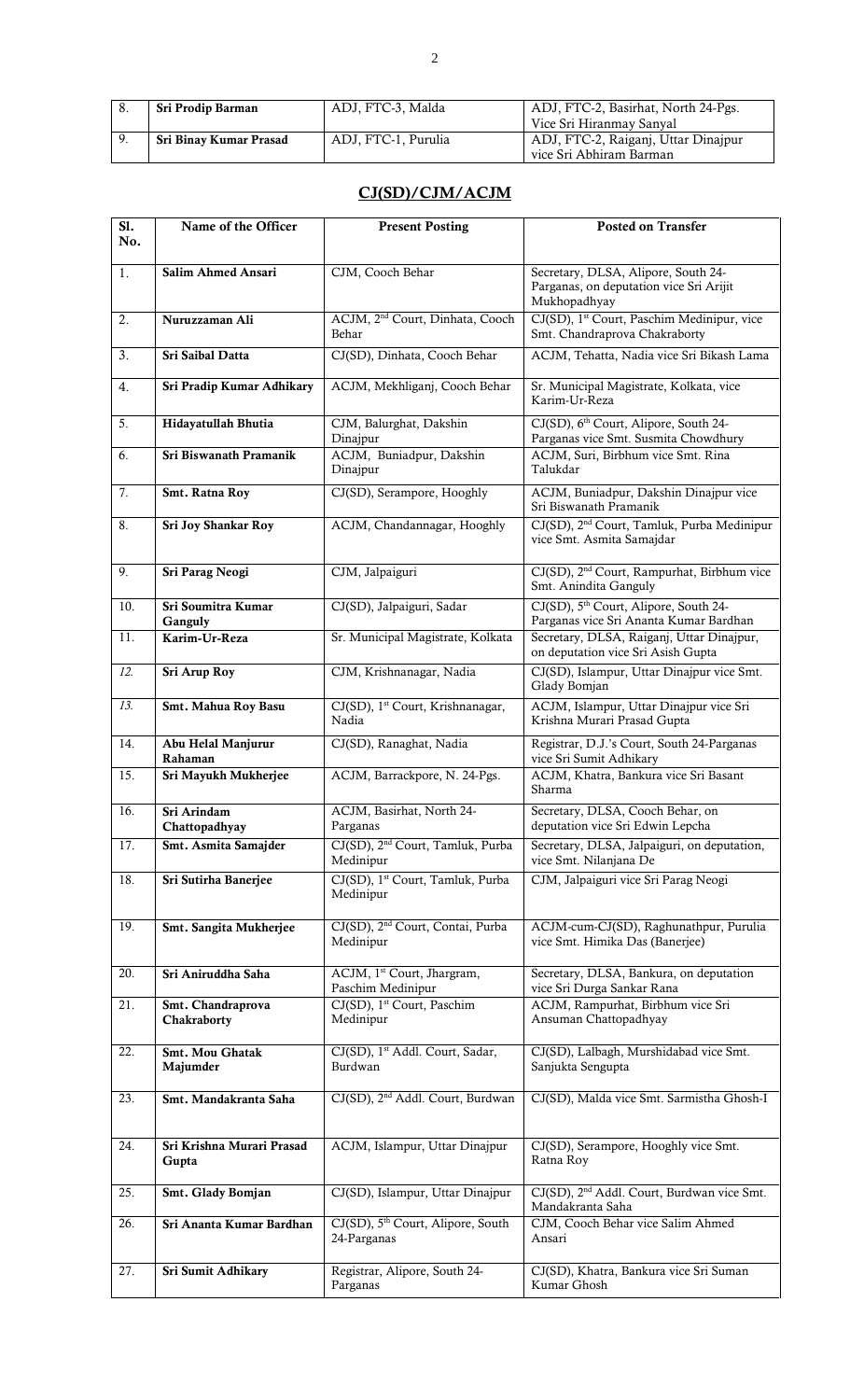| 28. | Sri Durga Sankar Rana                        | Secretary, DLSA, Bankura, on<br>deputation                   | CJ(SD), Jalpaiguri vice Sri Soumitra Kumar<br>Ganguly                                          |
|-----|----------------------------------------------|--------------------------------------------------------------|------------------------------------------------------------------------------------------------|
| 29. | Sri Edwin Lepcha                             | Secretary, DLSA, Cooch Behar,<br>on deputation               | ACJM, 1 <sup>st</sup> Court, Jhargram, Paschim<br>Medinipur vice Sri Aniruddha Saha            |
| 30. | Smt. Suparna<br><b>Bandyopadhyay</b> (Ghosh) | Secretary, DLSA, Purba<br>Medinipur, on deputation           | CJM, Balurghat, Dakshin Dinajpur vice Sri<br>Hidayatullah Bhutia                               |
| 31. | Sri Arijit Mukhopadhyay                      | Secretary, DLSA, S. 24-Pgs., on<br>deputation                | CJ(SD), Bankura, Sadar vice Sri Uday Rana                                                      |
| 32. | Sri Asish Gupta                              | Secretary, DLSA, Uttar Dinajpur                              | CJ(SD), 1 <sup>st</sup> Court, Tamluk, Purba Medinipur<br>vice Sri Sutirtha Banerjee           |
| 33. | Sri Sandip Karmakar                          | CJM, Barasat, North 24-Parganas                              | CJ(SD), Dinhata, Cooch Behar vice Sri<br>Saibal Datta                                          |
| 34. | Smt. Susmita Chowdhury                       | CJ(SD), 6 <sup>th</sup> Court, Alipore, S. 24-<br>Pgs.       | ACJM, 2 <sup>nd</sup> Court, Dinhata, Cooch Behar<br>vice Nuruzzaman Ali                       |
| 35. | Sri Rintu Sur                                | ACJM, Barasat, North 24-<br>Parganas                         | CJM, Barasat, North 24-Parganas vice Sri<br>Sandip Karmakar                                    |
| 36. | Smt. Nilanjana De                            | Secretary, DLSA, Jalpaiguri, on<br>deputation                | ACJM, 2 <sup>nd</sup> Court, Haldia, Purba Medinipur<br>vice vacant                            |
| 37. | Sri Sandip Kumar Kundu                       | ACJM, 2 <sup>nd</sup> Court, Kalyani, Nadia                  | CJ(SD), Bishnupur, Bankura vice Sri<br>Anupam Sarkar                                           |
| 38. | Sri Bikash Lama                              | ACJM, Tehatta, Nadia                                         | CJ(SD), Ranaghat, Nadia vice Abu Helal<br>Manjurur Rahaman                                     |
| 39. | Sri Basant Sharma                            | ACJM, Khatra, Bankura                                        | ACJM, Mekhliganj, Cooch Behar vice Sri<br>Pradip Kumar Adhikary                                |
| 40. | Smt. Himika Das Banerjee                     | ACJM-cum-CJ(SD),<br>Raghunathpur, Purulia                    | CJ(SD), 2 <sup>nd</sup> Court, Contai, Purba Medinipur<br>vice Smt. Sangita Mukherjee          |
| 41. | Smt. Sanjukta Sengupta                       | CJ(SD), Lalbagh, Murshidabad                                 | CJ(SD), 1st Addl. Court, Sadar, Burdwan<br>vice Smt. Mou Ghatak Majumdar                       |
| 42. | Sri Uday Rana                                | CJ(SD), Bankura                                              | ACJM, Basirhat, North 24-Parganas vice Sri<br>Arindam Chattopadhyay                            |
| 43. | Smt. Sarmistha Ghosh-I                       | CJ(SD), Malda                                                | ACJM, Barasat, North 24-Parganas vice Sri<br>Rintu Sur                                         |
| 44. | Smt. Rina Talukdar                           | ACJM, Suri, Birbhum                                          | ACJM, Chandannagar, Hooghly vice Sri Joy<br>Shankar Roy                                        |
| 45. | Sri Suman Ghosh                              | CJ(SD), Khatra, Bankura                                      | Secretary, DLSA, Purba Medinipur, on<br>deputation, vice Smt. Suparna<br>Bandyopadhyay (Ghosh) |
| 46. | Sri Ansuman<br>Chattopadhyay                 | ACJM, Rampurhat, Birbhum                                     | CJ(SD), 1 <sup>st</sup> Court, Krishnanagar, Nadia vice<br>Smt. Mahua Roy Basu                 |
| 47. | <b>Smt. Anindita Ganguly</b>                 | CJ(SD), 2 <sup>nd</sup> Court, Rampurhat,<br>Birbhum         | CJM, Krishnanagar, Nadia vice Sri Arup<br>Roy                                                  |
| 48. | Md. Rafique Alam                             | CJ(SD), 2 <sup>nd</sup> Court, Sadar,<br>Hooghly             | ACJM, Barrackpore, North 24-Parganas vice<br>Sri Mayukh Mukherjee                              |
| 49. | Sri Anupam Sarkar                            | CJ(SD), Bishnupur, Bankura                                   | ACJM, 2 <sup>nd</sup> Court, Kalyani, Nadia vice Sri<br>Sandip Kumar Kundu                     |
| 50. | Smt. Krishnanjana Ray                        | CJ(SD), Chandannagar, Hooghly                                | CJ(SD), 3rd Court, Alipore, South 24-<br>Parganas, vice Sri Ajay Raj Syangden                  |
| 51. | Sri Ajay Raj Syangden                        | CJ(SD), 3 <sup>rd</sup> Court, Alipore, South<br>24-Parganas | CJ(SD), Chandannagar, Hooghly, vice Smt.<br>Krishnanjana Ray                                   |
| 52. | Smt. Mukulika Sinha                          | CJ(SD), 1 <sup>st</sup> Court, Purulia                       | CJ(SD), 2 <sup>nd</sup> Court, Malda vice Sri Gairik<br>Roy                                    |
| 53. | <b>Sri Gairik Roy</b>                        | CJ(SD), 2 <sup>nd</sup> Court, Malda                         | CJ(SD), 1 <sup>st</sup> Court, Purulia vice Smt.<br>Mukulika Sinha                             |

# CJ(JD)/JM

| S1.<br>No. | Name of the Officer | present posting                             | Transferred and posted as                                                          |
|------------|---------------------|---------------------------------------------|------------------------------------------------------------------------------------|
| -1.        | Ms. Priyanka Zimba  | $CJ(JD)$ -cum-JM, Toofangunj,<br>Coochbehar | $CJ(JD)$ , $5th$ Court, Sadar, Howrah vice Smt.<br>Sudipa Baneriee                 |
| 2.         | Mr. Miftahul Israr  | CJ(JD)-cum-JM, Mekhligunj,<br>Coochbehar    | JM, 3 <sup>rd</sup> Court, Sadar, Hooghly vice Sri<br><b>Avik Kumar Chatterjee</b> |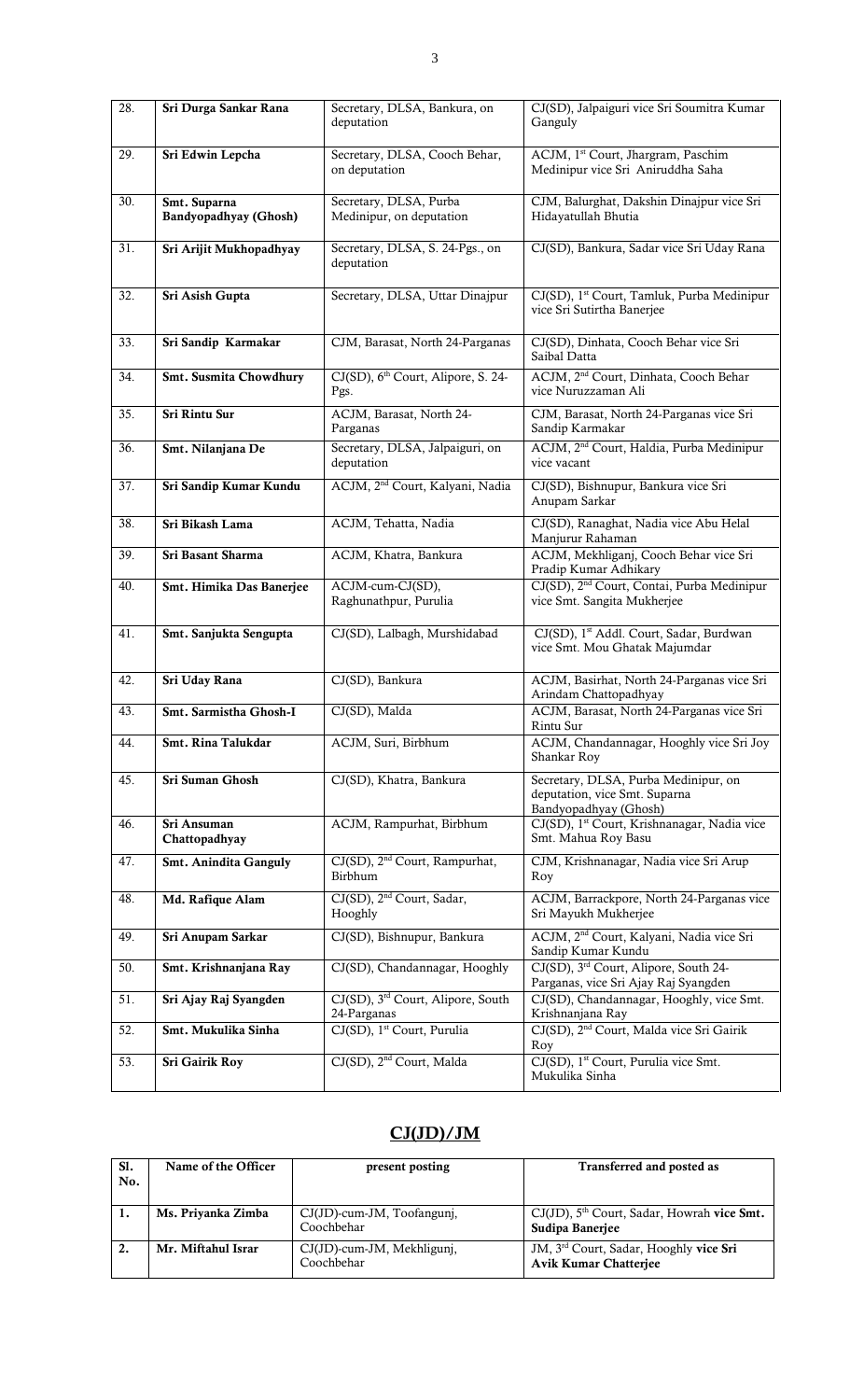| $\overline{3}$ . | Mr. Moyazzem<br>Hossain          | JM, Sadar, Kalimpong                                               | JM, 4 <sup>th</sup> Court, Durgapur, Burdwan vice Sri<br>Aditya Gunjan                                  |
|------------------|----------------------------------|--------------------------------------------------------------------|---------------------------------------------------------------------------------------------------------|
| 4.               | Sri Nishan Mazumder              | JM, 2 <sup>nd</sup> Court, Sadar, Jalpaiguri                       | CJ(JD), 1 <sup>st</sup> Court, Durgapur, Burdwan vice                                                   |
| 5.               | Sri Prem Prakash                 | CJ(JD)-cum-JM, Mathabhanga,                                        | Smt. Shatarupa Ghosh<br>JM, Rly. Court, Ranaghat, Nadia vice Sri                                        |
| 6.               | Chaturvedi<br>Sri Arghya Acharya | Coochbehar<br>JM, 1 <sup>st</sup> Court, Siliguri, Darjeeling      | <b>Abhishek Manna</b><br>JM, 2 <sup>nd</sup> Court, Tamluk, Purba Medinipur                             |
|                  |                                  |                                                                    | vice Sri Gourab Sen                                                                                     |
| 7.               | <b>Tarik Ferdaus</b>             | JM, 2 <sup>nd</sup> Court, Siliguri, Darjeeling                    | JM, Addl. Court, Lalbagh, Murshidabad<br>vice Smt. Amrapali Chakraborty                                 |
| 8.               | <b>Reshmi Das</b>                | JM, 4 <sup>th</sup> Court, Siliguri, Darjeeling                    | CJ(JD), 1st Court, Lalbagh, Murshidabad<br>vice Sri Uttam Das                                           |
| 9.               | <b>Arif Ahmed</b>                | JM, Balurghat, Dakshin Dinajpur                                    | JM, Kakdwip, South 24-Parganas vice Sri<br><b>Atanu Mondal</b>                                          |
| 10.              | Mr. Aminur Rahaman               | JM, 2 <sup>nd</sup> Court, Balurghat, Dakshin<br>Dinajpur          | CJ(JD), 1st Court, Diamond Harbour, South<br>24-Parganas vice Smt. Nilanjana Ghosh                      |
| 11.              | Smt. Sonali Ganguly              | JM, Buniadpur, Dakshin Dinajpur                                    | CJ(JD), Sadar, Purulia vice Smt. Poonam<br>Singhi                                                       |
| 12.              | Sri Debayan Ganguly              | CJ(JD), 2 <sup>nd</sup> Court, Sadar, Jalpaiguri                   | Judicial Magistrate, 2 <sup>nd</sup> Court,<br>Chandernagore, Hooghly vice Sri Rajib<br>Singh           |
| 13.              | Sri Rajarshi Mukherjee           | JM, Rly. Court, NJP, Jalpaiguri                                    | CJ(JD), 1 <sup>st</sup> Court, Sadar, Burdwan vice<br>Ms. Pradipta Bhattacharya                         |
| 14.              | Sri Dhrubajyoti<br>Bhattacharya  | JM, 2 <sup>nd</sup> Court, Alipurduar, Jalpaiguri                  | Judicial Magistrate, 3 <sup>rd</sup> Court, Durgapur,<br>Burdwan vice Sri Souvik De                     |
| 15.              | Sri Samitinjoy Pal               | CJ(JD), Raigunj, Uttar Dinajpur                                    | JM, 2 <sup>nd</sup> Court, Diamond Harbour, South<br>24-Parganas vice Sri Amir Lohar                    |
| 16.              | Sri Sourav Hazra                 | JM, Raigunj, Uttar Dinajpur                                        | JM, 2 <sup>nd</sup> Court, Bishnupur, Bankura vice<br>Smt. Sharmistha Nag (Paul)                        |
| 17.              | Smt. Sudipa Banerjee             | CJ(JD), 5 <sup>th</sup> Court, Sadar, Howrah                       | Judicial Magistrate, 3 <sup>rd</sup> Court, Berhampore,<br>Murshidabad vice Sri Indrajit Deb            |
| 18.              | Smt. Manika Saha                 | JM, 4 <sup>th</sup> Court, Sadar, Howrah                           | JM, Buniadpur, Dakshin Dinajpur vice<br>Smt. Sonali Ganguly                                             |
| 19.              | Sri Soumya Chatterjee            | JM, Rly. Court, Sadar, Howrah                                      | Judicial Magistrate, 1st Court, Suri,<br>Birbhum vice Smt. Aliva Roy                                    |
| 20.              | Smt. Keya Sarkar                 | CJ(JD), 3rd Court, Sealdah, North 24-<br>Parganas                  | Civil Judge (Junior Division), Balurghat,<br>Dakshin Dinajpur vice Ms. Ruby Singh                       |
| 21.              | Sri Atanu Mondal                 | JM, Kakdwip, South 24-Parganas                                     | CJ(JD), 1st Court, Krishnagar, Nadia vice<br>Sri Nirnaya Tamang                                         |
| 22.              | Sri Debasish Panja               | Metropolitan Magistrate, 15 <sup>th</sup> Court,<br>Calcutta       | Civil Judge (Junior Division), Bolpur,<br>Birbhum vice Smt. Sarmistha Ganguly                           |
| 23.              | Sri Kuntal Chatterjee            | Metropolitan Magistrate, 17th Court,<br>Calcutta                   | CJ(JD), 2 <sup>nd</sup> Court, Sadar, Bankura vice Ms.<br>Kadambari Adhikary                            |
| 24.              | Smt. Eden Lamasaa                | Metropolitan Magistrate, 18th Court,<br>Calcutta                   | Judicial Magistrate, 6 <sup>th</sup> Court, Asansol,<br>Burdwan vice Sri Shyama Prasad<br>Chattopadhyay |
| 25.              | Sri Goutam Naskar                | Municipal Magistrate, 3 <sup>rd</sup> Court,<br>Calcutta           | CJ(JD), 1 <sup>st</sup> Court, Sadar, Bankura vice Smt.<br><b>Dibyasree Das</b>                         |
| 26.              | Sri Avik Kumar<br>Chatterjee     | JM, 3rd Court, Sadar, Hooghly                                      | Civil Judge (Junior Division), Alipurduar,<br>Jalpaiguri vice Smt. Leena Lama                           |
| 27.              | Sri Chandan Pramanik             | CJ(JD), 2 <sup>nd</sup> Addl. Court, Alipore, South<br>24-Parganas | JM, 1 <sup>st</sup> Court, Garbeta, Paschim Medinipur<br>vice Smt. Namrata Singh                        |
| 28.              | Smt. Sremoyee<br>Chakraborty     | JM, 1 <sup>st</sup> Court, Alipore, South 24-<br>Parganas          | CJ(JD), 2 <sup>nd</sup> Court, Sadar, Malda vice Ms.<br>Sweta Srivastava                                |
| 29.              | Sri Subhra Kanti Dhar            | JM, 8 <sup>th</sup> Court, Alipore, South 24-<br>Parganas          | CJ(JD)-cum-JM, Mekhligunj, Coochbehar<br>vice Mr. Miftahul Israr                                        |
| 30.              | Smt. Nilanjana Ghosh             | CJ(JD), 1st Court, Diamond Harbour,<br>South 24-Parganas           | JM, 3 <sup>rd</sup> Court, Ranaghat, Nadia vice Smt.<br>Nirupama Das Bhowmick                           |
| 31.              | Sri Amir Lohar                   | JM, 2 <sup>nd</sup> Court, Diamond Harbour,<br>South 24-Parganas   | JM, Lalbagh, Murshidabad vice Sri<br>Debabrata Biswas                                                   |
| 32.              | Sri Madhusudan Pal               | Metropolitan Magistrate, 4 <sup>th</sup> Court,<br>Calcutta        | JM, Kandi, Murshidabad vice Smt.<br>Krishnakoli Mukherjee                                               |
| 33.              | Smt. Shatarupa Ghosh             | CJ(JD), 1 <sup>st</sup> Court, Durgapur, Burdwan                   | JM, Raigunj, Uttar Dinajpur vice Sri<br>Sourav Hazra                                                    |
| 34.              | Ms. Debarpita<br><b>Tarafder</b> | CJ(JD), 2 <sup>nd</sup> Court, Krishnagar, Nadia                   | CJ(JD), Addl. Court, Berhampore,<br>Murshidabad vice Sri Pukar Pradhan                                  |
| 35.              | Sri Kingshuk<br>Sandukhan        | CJ(JD), 1st Court, Ranaghat, Nadia                                 | Judicial Magistrate, 3 <sup>rd</sup> Court, Siliguri,<br>Darjeeling vice Sri Prajjwal Ghosh             |
| 36.              | Smt. Manali Samanta              | JM, 2 <sup>nd</sup> Court, Ranaghat, Nadia                         | JM, 2 <sup>nd</sup> Court, Siliguri, Darjeeling vice<br><b>Tarik Ferdaus</b>                            |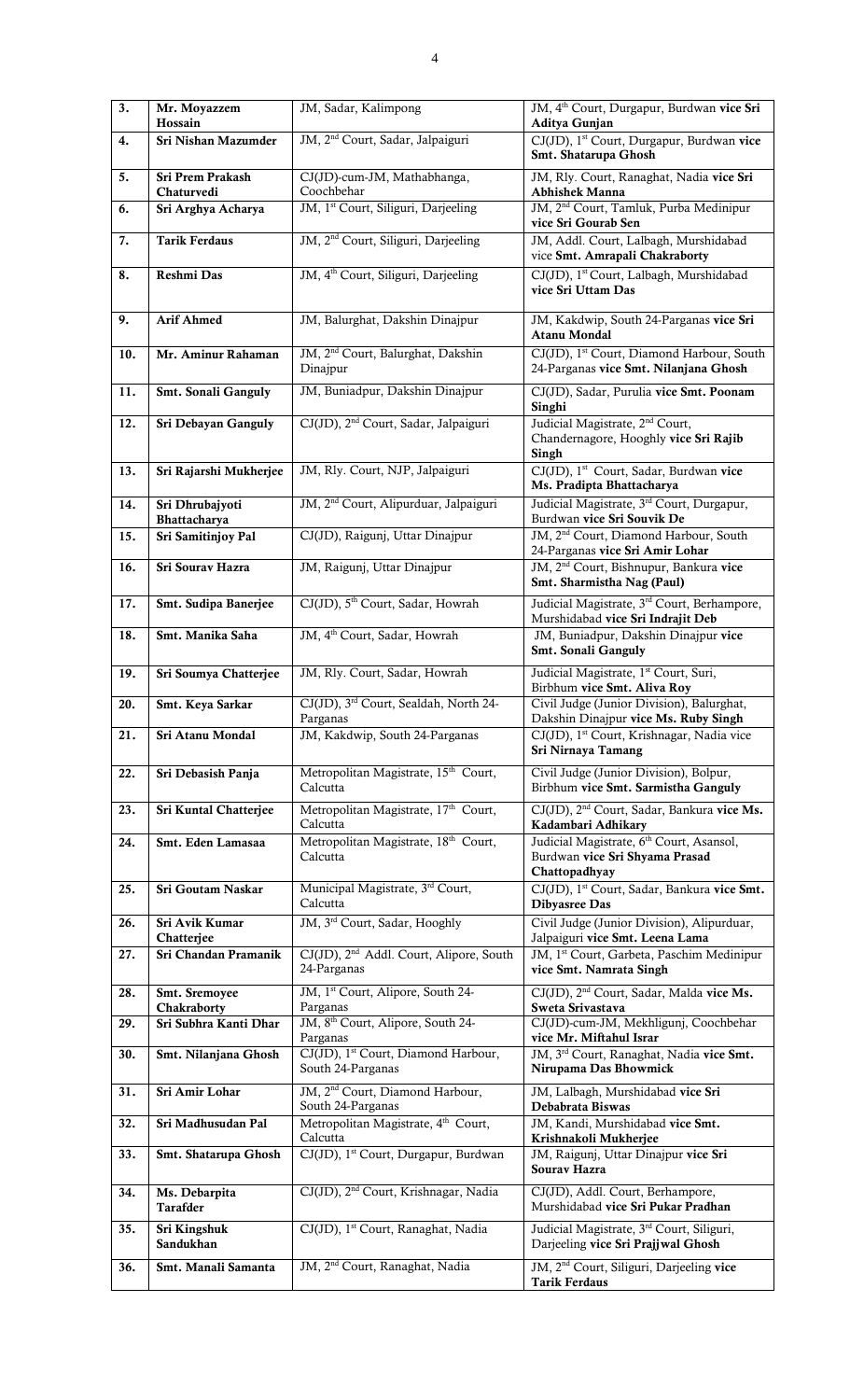| 37. | Smt. Nirupama Das<br><b>Bhowmick</b> | JM, 3 <sup>rd</sup> Court, Ranaghat, Nadia                            | JM, Balurghat, Dakshin Dinajpur vice Arif<br>Ahmed                                                          |
|-----|--------------------------------------|-----------------------------------------------------------------------|-------------------------------------------------------------------------------------------------------------|
| 38. | Sri Abhishek Manna                   | JM, Rly. Court, Ranaghat, Nadia                                       | JM, 4 <sup>th</sup> Court, Siliguri, Darjeeling vice<br>Reshmi Das                                          |
| 39. | Sri Gourab Sen                       | JM, 2 <sup>nd</sup> Court, Tamluk, Purba<br>Medinipur                 | JM, Rly. Court, NJP, Jalpaiguri vice Sri<br>Rajarshi Mukherjee                                              |
| 40. | Ms. Priyanka Shaw                    | JM. 4 <sup>th</sup> Court, Sadar, Paschim<br>Medinipur                | CJ(JD), 2 <sup>nd</sup> Court, Sadar, Jalpaiguri vice Sri<br>Debayan Ganguly                                |
| 41. | Ms. Pradipta<br>Bhattacharya         | CJ(JD), 1 <sup>st</sup> Court, Sadar, Burdwan                         | JM, 8 <sup>th</sup> Court, Alipore, South 24-Parganas<br>vice Sri Subhra Kanti Dhar                         |
| 42. | Sri Obed Tsring<br>Lepcha            | CJ(JD), 2 <sup>nd</sup> Court, Sadar, Burdwan                         | CJ(JD)-cum-JM, Mathabhanga,<br>Coochbehar vice Sri Prem Prakash<br>Chaturvedi                               |
| 43. | Sri Aditya Gunjan                    | JM, 4 <sup>th</sup> Court, Durgapur, Burdwan                          | CJ(JD), Raigunj, Uttar Dinajpur vice Sri<br><b>Samitinjoy Pal</b>                                           |
| 44. | Smt. Sorosi Goswami                  | CJ(JD), 1st Court, Arambagh, Hooghly                                  | Civil Judge (Junior Division), 2 <sup>nd</sup> Court,<br>Jangipur, Murshidabad vice Vacant                  |
| 45. | Ms.Sanchita Saha                     | JM, Addl. Court, Arambagh, Hooghly                                    | JM, 4 <sup>th</sup> Court, Bankura vice Smt. Arfa<br>Yasmin                                                 |
| 46. | Sri Nirnaya Tamang                   | CJ(JD), 1st Court, Krishnagar, Nadia                                  | CJ(JD)-cum-JM, Toofangunj, Coochbehar<br>vice Ms. Priyanka Zimba                                            |
| 47. | Sri Asimananda<br>Mondal             | JM, 5 <sup>th</sup> Court, Krishnagar, Nadia                          | JM, Sadar, Kalimpong, vice Mr.<br><b>Moyazzem Hossain</b>                                                   |
| 48. | Ms. Fatima Firdaus                   | CJ(JD), Nabadwip, Nadia                                               | JM, 1 <sup>st</sup> Court, Siliguri, Darjeeling vice Sri<br>Arghya Acharya                                  |
| 49. | MR. Shrinivas Prasad<br>Shah         | CJ(JD), 3 <sup>rd</sup> Court, Sadar, Paschim<br>Medinipur            | JM, 2 <sup>nd</sup> Court, Sadar, Jalpaiguri vice Sri<br>Nishan Mazumder                                    |
| 50. | Smt. Namrata Singh                   | JM, 1 <sup>st</sup> Court, Garbeta, Paschim<br>Medinipur              | Judicial Magistrate, 5 <sup>th</sup> Court, Sadar,<br>Bankura vice Smt. Archita Sen                         |
| 51. | Sri Somnath Kundu                    | CJ(JD), 1 <sup>st</sup> Court, Basirhat, North 24-<br>Parganas        | JM, 2 <sup>nd</sup> Court, Balurghat, Dakshin Dinajpur<br>vice Mr. Aminur Rahaman                           |
| 52. | Ms. Kadambari<br>Adhikary            | CJ(JD), 2 <sup>nd</sup> Court, Sadar, Bankura                         | JM, Addl. Court, Arambagh, Hooghly vice<br>Ms.Sanchita Saha                                                 |
| 53. | Ms. Sweta Srivastava                 | CJ(JD), 2 <sup>nd</sup> Court, Sadar, Malda                           | CJ(JD), 1 <sup>st</sup> Court, Arambagh, Hooghly vice<br>Smt. Sorosi Goswami                                |
| 54. | Sri Uttam Das                        | CJ(JD), 1 <sup>st</sup> Court, Lalbagh,<br>Murshidabad                | JM, 1 <sup>st</sup> Court, Alipore, South 24-Parganas<br>vice Smt. Sremoyee Chakraborty                     |
| 55. | Smt. Amrapali<br>Chakraborty         | JM, Addl. Court, Lalbagh, Murshidabad                                 | CJ(JD), 2 <sup>nd</sup> Addl. Court, Alipore, South 24-<br>Parganas vice Sri Chandan Pramanik               |
| 56. | Smt. Poonam Singhi                   | CJ(JD), Sadar, Purulia                                                | JM, 5 <sup>th</sup> Court, Krishnagar, Nadia vice Sri<br>Asimananda Mondal                                  |
| 57. | Smt. Dibyasree Das                   | CJ(JD), 1 <sup>st</sup> Court, Sadar, Bankura                         | CJ(JD), Nabadwip, Nadia vice Ms. Fatima<br>Firdaus                                                          |
| 58. | Smt. Arfa Yasmin                     | JM, 4 <sup>th</sup> Court, Bankura                                    | CJ(JD), 3 <sup>rd</sup> Court, Sealdah, North 24-<br>Parganas vice Smt. Keya Sarkar                         |
| 59. | Smt. Sharmistha Nag<br>(Paul)        | JM, 2 <sup>nd</sup> Court, Bishnupur, Bankura                         | Judicial Magistrate, 5 <sup>th</sup> Court, Barrackpore,<br>North 24-Parganas vice Ms. Ruth Preya<br>Khaiba |
| 60. | Sri Pukar Pradhan                    | CJ(JD), Addl. Court, Berhampore,<br>Murshidabad                       | JM, 2 <sup>nd</sup> Court, Alipurduar, Jalpaiguri vice<br>Sri Dhrubajyoti Bhattacharya                      |
| 61. | Sri Debabrata Biswas                 | JM, Lalbagh, Murshidabad                                              | CJ(JD), 1st Court, Basirhat, North 24-<br>Parganas vice Sri Somnath Kundu                                   |
| 62. | Smt. Krishnakoli<br>Mukherjee        | JM, Kandi, Murshidabad                                                | JM, 4 <sup>th</sup> Court, Sadar, Howrah vice Smt.<br>Manika Saha                                           |
| 63. | Sri Rajib Singh                      | Judicial Magistrate, 2 <sup>nd</sup> Court,<br>Chandernagore, Hooghly | JM, Rly. Court, Sadar, Howrah vice Sri<br>Soumya Chatterjee                                                 |
| 64. | <b>Sri Souvik De</b>                 | Judicial Magistrate, 3rd Court,<br>Durgapur, Burdwan                  | Metropolitan Magistrate, 4 <sup>th</sup> Court,<br>Calcutta vice Sri Madhusudan Pal                         |
| 65. | Sri Indrajit Deb                     | Judicial Magistrate, 3rd Court,<br>Berhampore, Murshidabad            | Municipal Magistrate, 3 <sup>rd</sup> Court, Calcutta<br>vice Sri Goutam Naskar                             |
| 66. | Smt. Aliva Roy                       | Judicial Magistrate, 1st Court, Suri,<br>Birbhum                      | Metropolitan Magistrate, 17th Court,<br>Calcutta vice Sri Kuntal Chatterjee                                 |
| 67. | Smt. Sarmistha<br>Ganguly            | Civil Judge (Junior Division), Bolpur,<br>Birbhum                     | Metropolitan Magistrate, 15 <sup>th</sup> Court,<br>Calcutta vice Sri Debasish Panja                        |